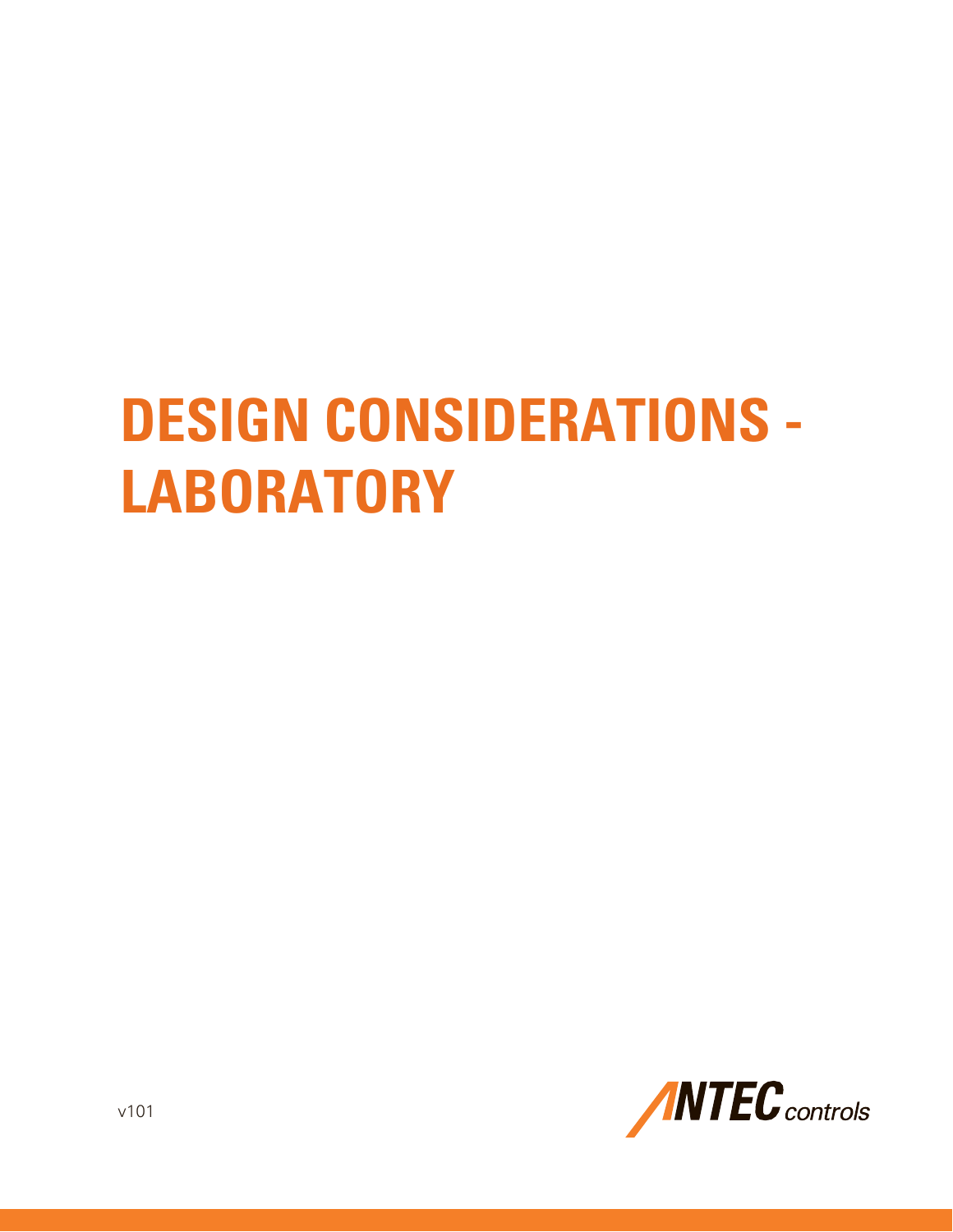

The following are considerations when designing a compounding pharmacy. The items listed below help scope out project requirements and provide guidance on designing based on the specific needs.

# What is the intended daily use of this laboratory?

The first step in laboratory design is to understand how the end user plans to use the space. Laboratory design is affected by the regular activities performed in the space, the chemicals or processes used and the level of containment that is required.

## Is this a teaching laboratory or a research laboratory?

Teaching labs are generally in use less often, but will be used by a larger group of people at a time. These labs can be expensive to operate if they are not capable of setback.

Research labs typically follow a more regular schedule that has the lab more constantly occupied. These spaces will normally have a defined group of people that will use the lab and may also have more strict containment and pressurization requirements.

## What is the laboratory operation schedule?

If there are periods where the lab is not in use, the airflow may turn down or turn off entirely. Consider how these operational mode changes will be engaged. This can be accomplished through room occupancy sensors, manual or local switches, the building automation system (BAS) or through a combination of these methods.

## Will all fume hoods be in use at once?

In a laboratory where only a portion of the hoods will be in use at a given time, diversity or usage factor (ASHRAE Handbook Chapter 16) can be used to reduce the size of the mechanical systems. In a larger lab that will not be fully used at all times, fan size and duct size can be reduced to service the portion of hoods that will be active.

## Are presence sensors or auto sash closers required?

In labs with poor sash management, presence sensors to trigger a setback mode or automatic sash closers can provide energy savings. In some jurisdictions, spaces with high fume hood density require automatic sash closers. Refer to California's Title 24, Part 6, Section 140.9.4, 2019 where applicable.

## What is the minimum ventilation rate?

Unlike healthcare applications, there is not one single reference that prescribes the minimum ventilation rate that is required in a laboratory. It falls to the facility owner and engineer to determine the appropriate ventilation rate. ANSI Z9.5 Section 2.1.2 states:

"An air exchange rate cannot be specified that will meet all conditions. Furthermore, air changes per hour is not the appropriate concept for designing contaminant control systems"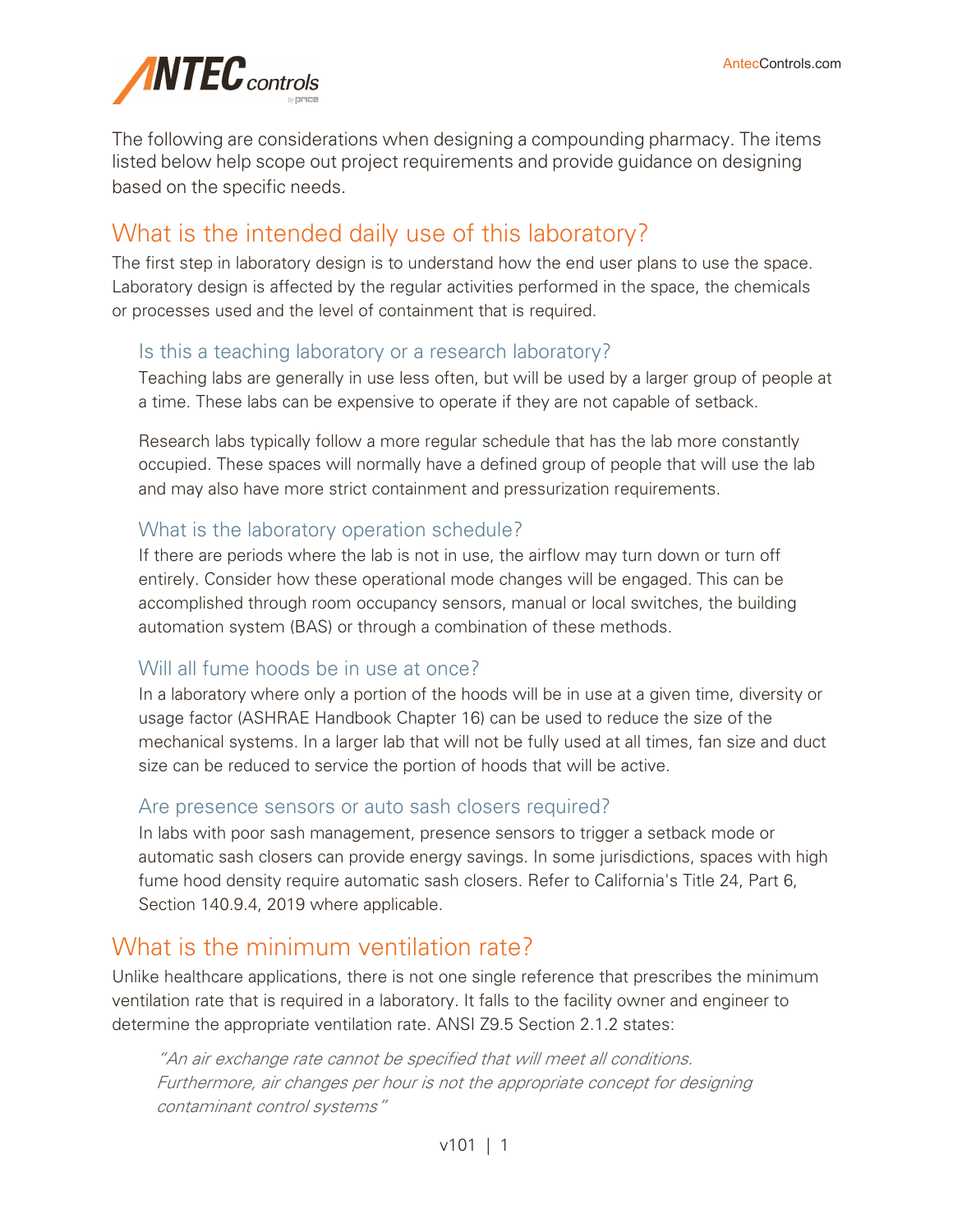

#### 2011 ASHRAE Handbook – HVAC Applications Chapter 16 states:

"Fixed minimum airflow rates in the range of 6 to 12 air changes per hour when the space is occupied have been used in the past".

ANSI Z9.5 Section 3.3.2 states that in the closed positon:

"Minimum *fume hood* flow rates in the range of 150 to 375 hood air changes per hour (ACH) have been used to control vapor concentration inside hood interiors"

This value can be used by the design engineer to determine what the minimum exhaust airflow rate from the laboratory will be.

## Does the driving room condition change throughout the lab usage?

Laboratories will commonly switch between ventilation rates being driven by thermal demand, air change rate and fume hood demand. It is imperative that the valve system is capable of handling the expected worst case scenario. The primary concern is a design where the air valve turndown ratios do not limit the minimum available flow in a lab.

## Will the laboratory employ demand control ventilation (DCV)?

If an air quality measurement system is present in the space, demand controlled ventilation can be used to run the lab at lowest acceptable ventilation rate for safe operation. If the laboratory will use DCV, considerations need to be made for how to handle changing ventilation airflow rates.

## What types of fume hood are used?

Different fume hood models and types will require different air volumes and will be associated with different pressure losses in the system. In addition, the selected hood type will affect the type of controls and accessories that are required.

#### Are the hoods constant volume or variable volume?

Constant volume (CV) hoods are best served by mechanically set CV venturi valves and do not require controls. Variable volume hoods must be served by a variable air volume (VAV) technology like a VAV venturi valve or a high accuracy terminal. Controls will be required for VAV hoods to ensure the required face velocity is achieved. In addition, according to ANSI Z9.5 Section 3.3.3:

"All hoods shall be equipped with a flow indicator, flow alarm or face velocity alarm indicator to alert users to improper exhaust flow."

This means that even CV hoods must have a monitoring system.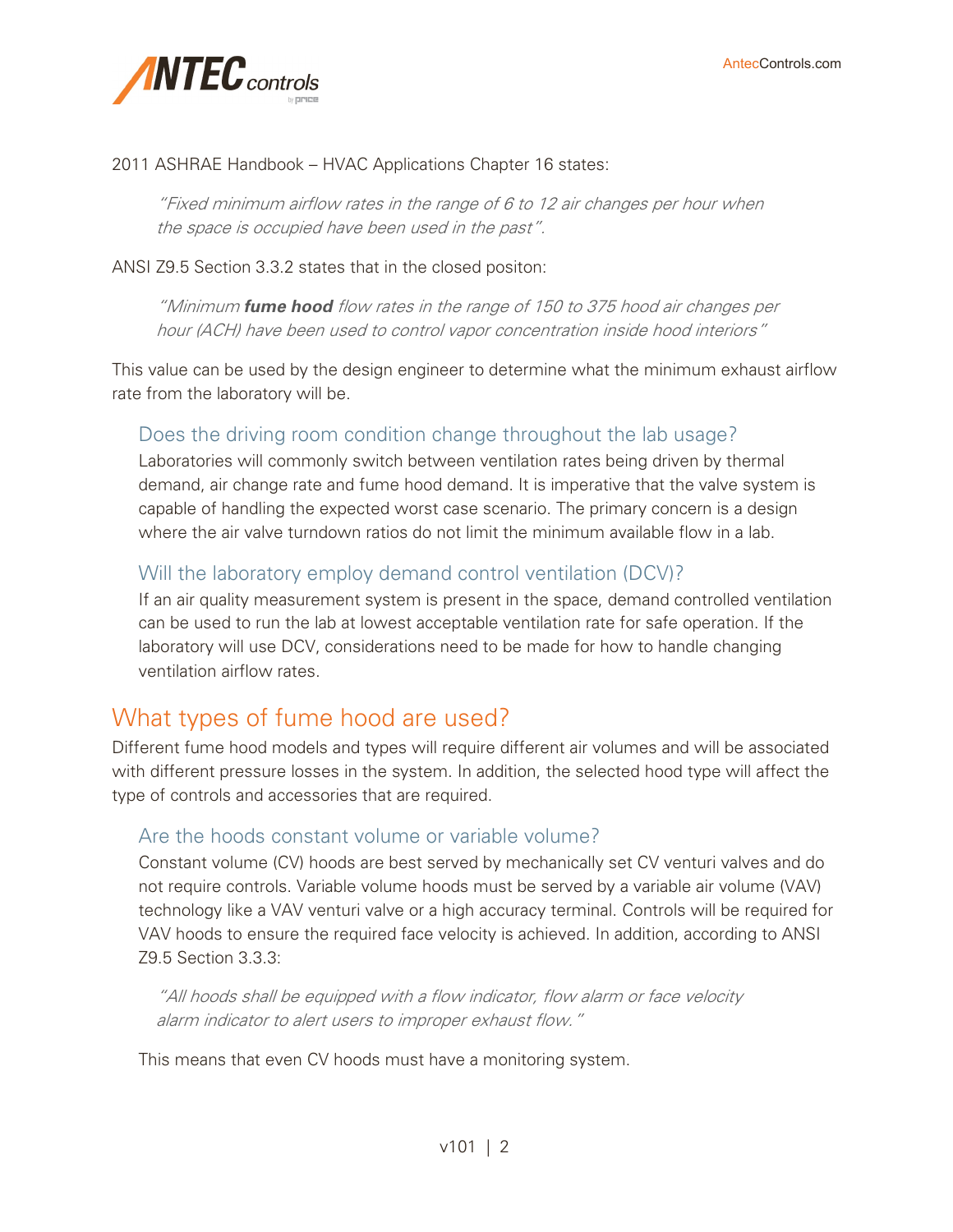

## Are the hood sashes vertical, horizontal or combination?

Fume hood face velocity can be controlled by using a sash position sensor or a sidewall face velocity sensor. The preferred sensing method depends on the sash configuration of the fume hood:

- + Single Vertical Sash Sash position sensing
- + Multiple Vertical Sashes Sash position sensing with multiple sensors
- + Multiple Sashes Sidewall face velocity sensing

Sash sensing is preferred when there is a single sash configuration as it is fast and simple. When there are multiple sashes, which is often the case in a horizontal sash configuration, sidewall sensing is preferred as the complexity of installing sash sensors increases greatly. When a high speed of response in combination with closed loop control or when redundancy is required, both technologies can be used in combination for a hybrid sensing method.

# What chemicals will be used in these hoods?

The chemicals and the concentration of the chemicals used inside the fume hoods will dictate the type of coating needed. There are generally four categories of valve coating:

- + Uncoated Used in clean air applications such as supply air or general exhaust
- + Phenolic and/or Stainless Steel Parts Typical for most fume hood applications
- + Phenolic with No Exposed Metal Required when exhausting chemicals corrosive to metal such as chloric acids
- + PVDF and/or Teflon Required when exhausting highly corrosive chemicals such as nitric acid or hydrofluoric acid

The end users of the fume hood will have a detailed chemicals list with the corresponding concentrations that should be cross referenced with the chosen valve coating for compatibility.

## Is perchloric acid going to be used in these hoods?

Perchloric acid fume hoods cannot be used with air valves or with a manifold system. These hoods must be serviced by a dedicated fan and a seamless set of ductwork per ANSI Z9.5 section 3.2.5. Perchloric acid vapor (perchlorate) forms highly explosive crystals in the ductwork and pose a high risk to lab personnel. Due to this, these hoods must be regularly washed down.

# What air valve technology will be used?

Venturi valves are the preferred air valve technology for use in a laboratory environment. The mechanical pressure independence of a venturi valve allows for instantaneous response to changes in duct static pressure which occur frequently and rapidly as fume hoods are opened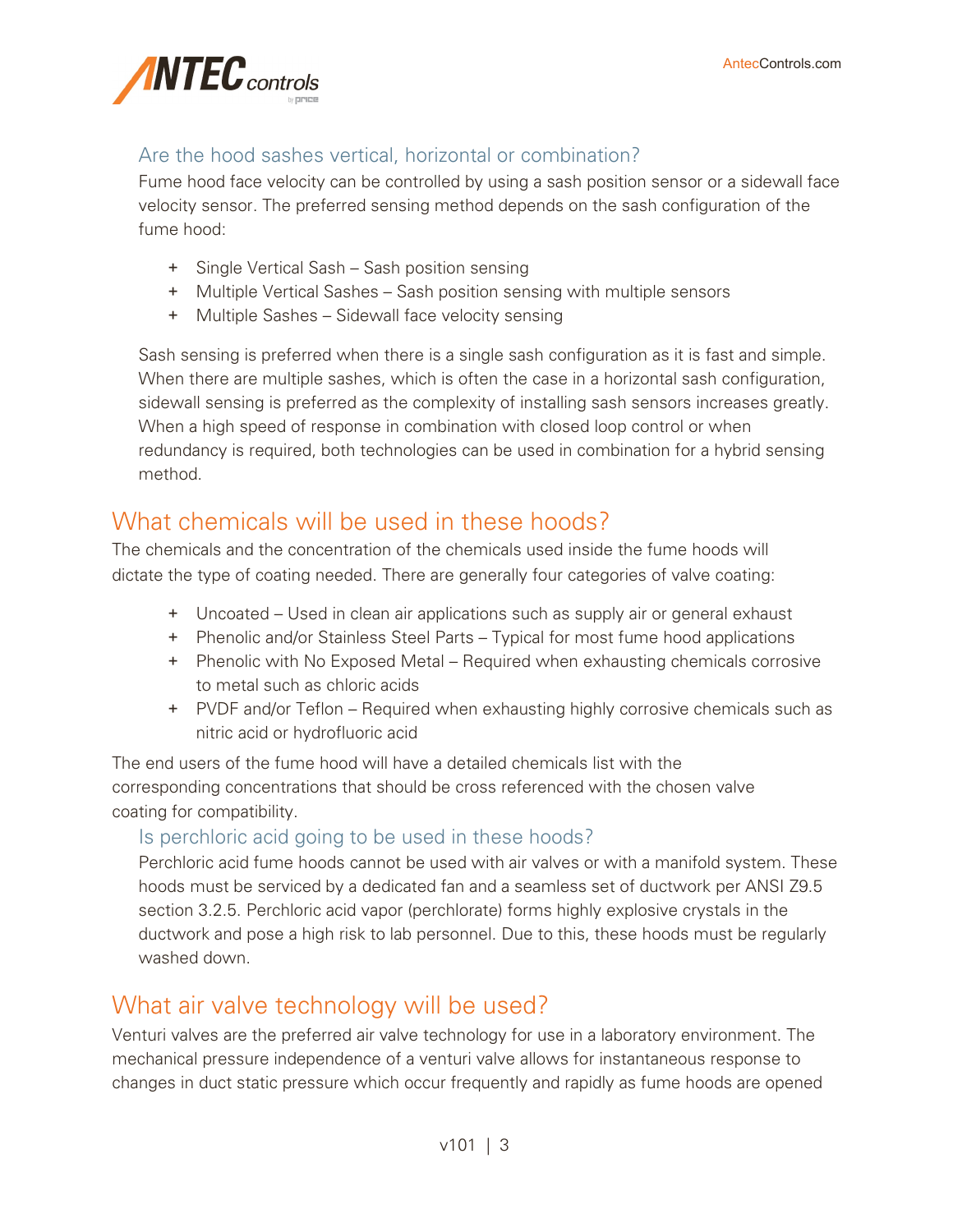

and closed. High accuracy terminals are also an acceptable solution for laboratories, but should be applied with discretion as they do not respond as quickly to changes in duct static pressure.

## Is a lower air change rate required for setback?

Venturi valves can have a turndown ratio as high as 20:1, high accuracy terminals will have a turndown of 10:1.

## Is sound a concern?

High accuracy terminals are generally quieter than venturi valves, but silencers can be used in conjunction with venturi valves if required. Reference ANSI Z9.5 Section 5.1.2:

"Such regulations vary but provide for sound pressure levels (SPL) in the range of 50 dBA and limit the increase in SPL above background levels when the ventilation systems are operating."

#### Is a low system static pressure required?

Venturi valves are offered in both low and medium pressure ratings that allow them to work down to 0.3 in.w.c. or 0.6 in.w.c. of differential pressure respectively. When using venturi valves, the design engineer is responsible to denote which model has been selected. High accuracy terminals vary in pressure drop depending on valve size and target airflow, but typically have a minimum pressure drop between 0.01 in.w.c and 0.45 in.w.c.

Will the installed valve need to be horizontal, vertical up or vertical down?

Venturi valves must be installed in their ordered configuration to ensure the valve is able to regulate airflow while accounting for the effect of gravity on the plunger. High accuracy terminals can be mounted in any orientation.

# What room control strategies will be used?

ANSI Z9.5 Section 5.2.1 states:

"Flow offset control is the most commonly applied approach"

This is in reference to a room airflow control strategy. Flow offset control is employed by maintaining a constant volumetric offset between supply and exhaust flow in the space. Pressure control, where the room is controlled to a constant pressure, is also an acceptable control strategy, but should be employed with caution as it is less stable and introduces the risk of overshoot or undershoot.